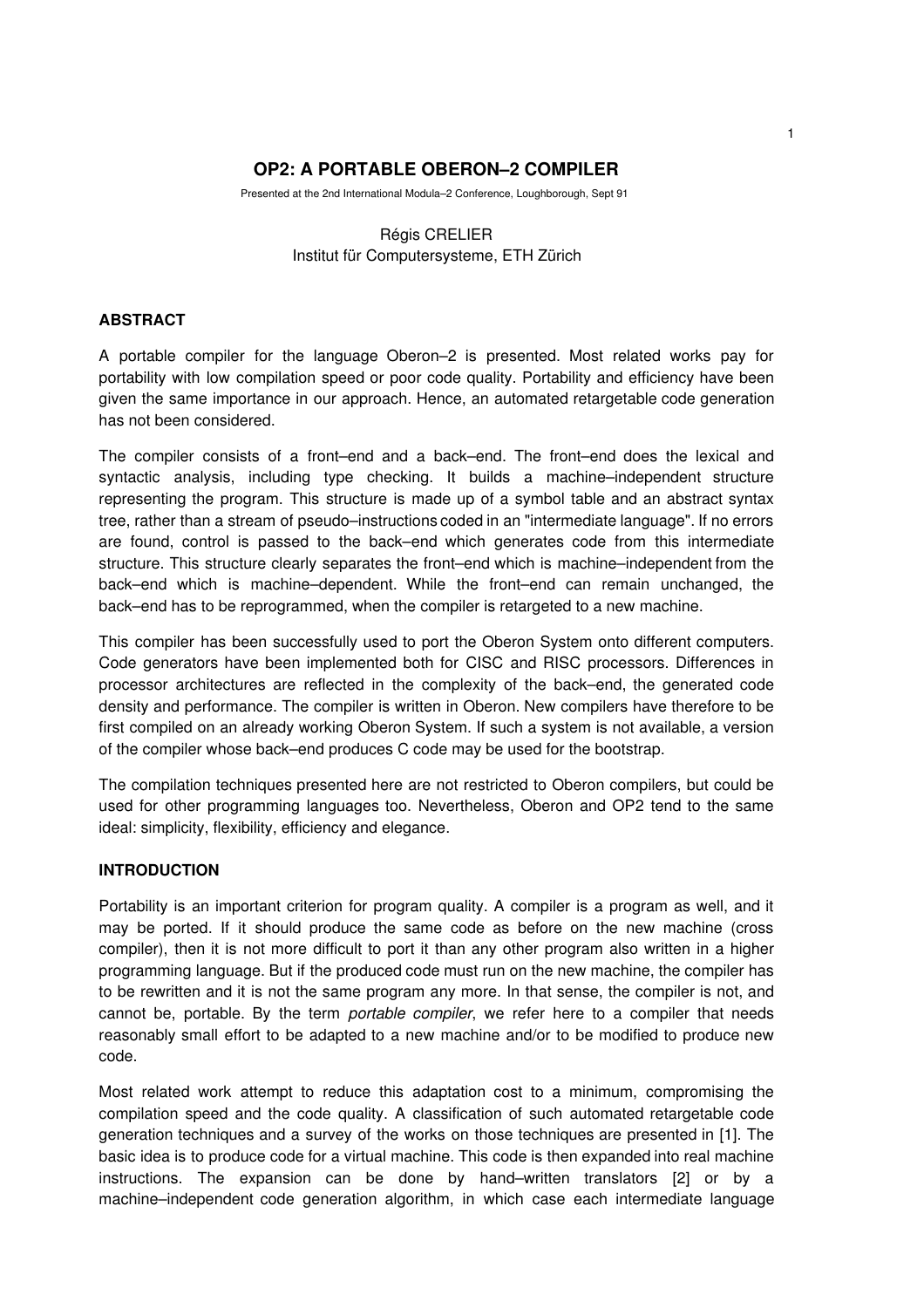instruction [3] or each recognized pattern of these [4] is expanded into a fixed pattern of target machine instructions recorded in tables. Trees may replace linear code to feed the pattern matching algorithm [5, 6, 7]. These techniques usually yield poor code quality, making a peephole optimization phase necessary, which further increases the compilation time.

In our approach, we tried to find the right balance between code quality, compilation speed and portability. We think it is worth–while investing, say three man–months, for a port, if the resulting compiler is very fast and produces efficient code. Thus, a pattern matching or table–driven code generation has not been considered. Instead, we looked at more conventional and faster techniques, such as single–pass compilation [8, 9]. In a single–pass compiler, the compilation phases are executed simultaneously. No intermediate representation of the source text is needed between the different phases, making the compiler compact and efficient, but not very portable. Indeed, since machine–dependent and machine–independent phases are mixed up, it is very difficult to modify the compiler for a new machine.

One solution to the problem is to clearly separate the compilation phases into two groups: the front–end consisting of the machine–independent phases (lexical and syntactic analysis, type checking) and the back–end consisting of the machine–dependent phases (storage allocation, code generation). Only the back–end must be modified when the compiler is ported. The front–end enters declarations in a symbol table and builds an intermediate representation of the program statements, an abstract syntax tree. If no errors were found, control is passed to the back–end, which generates code from the syntax tree. Since this structure is guaranteed to be free of errors, type checking or error recovery are not part of the back–end, which is a noteworthy advantage. Only implementation restrictions must be checked. Another advantage of the intermediate structure is that optional passes may be inserted to optimize the code. Such an optimization phase cannot be easily embedded in a conventional single–pass compiler. The front–end and the back–end are implemented separately as a set of modules.

### **MODULE STRUCTURE**

Originally, OP2 has been designed to compile Oberon programs [10] and has been slightly modified later to compile Oberon–2 programs [11, 12]. It consists of nine modules (see figure 1) all written in Oberon.

The lowest module of the hierarchy is OP**M**, where **M** stands for **m**achine. We must distinguish between the host machine on which the compiler is running, and the target machine for which the compiler is generating code. Most of the time, the two machines are the same, except during a bootstrap or in case of a cross–compiler. The module OPM defines and exports several constants used to parametrize the front–end. Some of these constants reflect target machine characteristics or implementation restrictions. For example, these values are used in the front–end to check the evaluation of constant expressions on overflow. But OPM has a second function. It works as interface between the compiler and the host machine. This interface includes procedures to read the text to be compiled, to read and write data in symbol files [13], and to display text (error messages e.g.) onto the screen. All these input and output operations are strongly dependent on the operating system. If the compiler resides in the Oberon System environment [14, 15], the host–dependent part of OPM remains unchanged.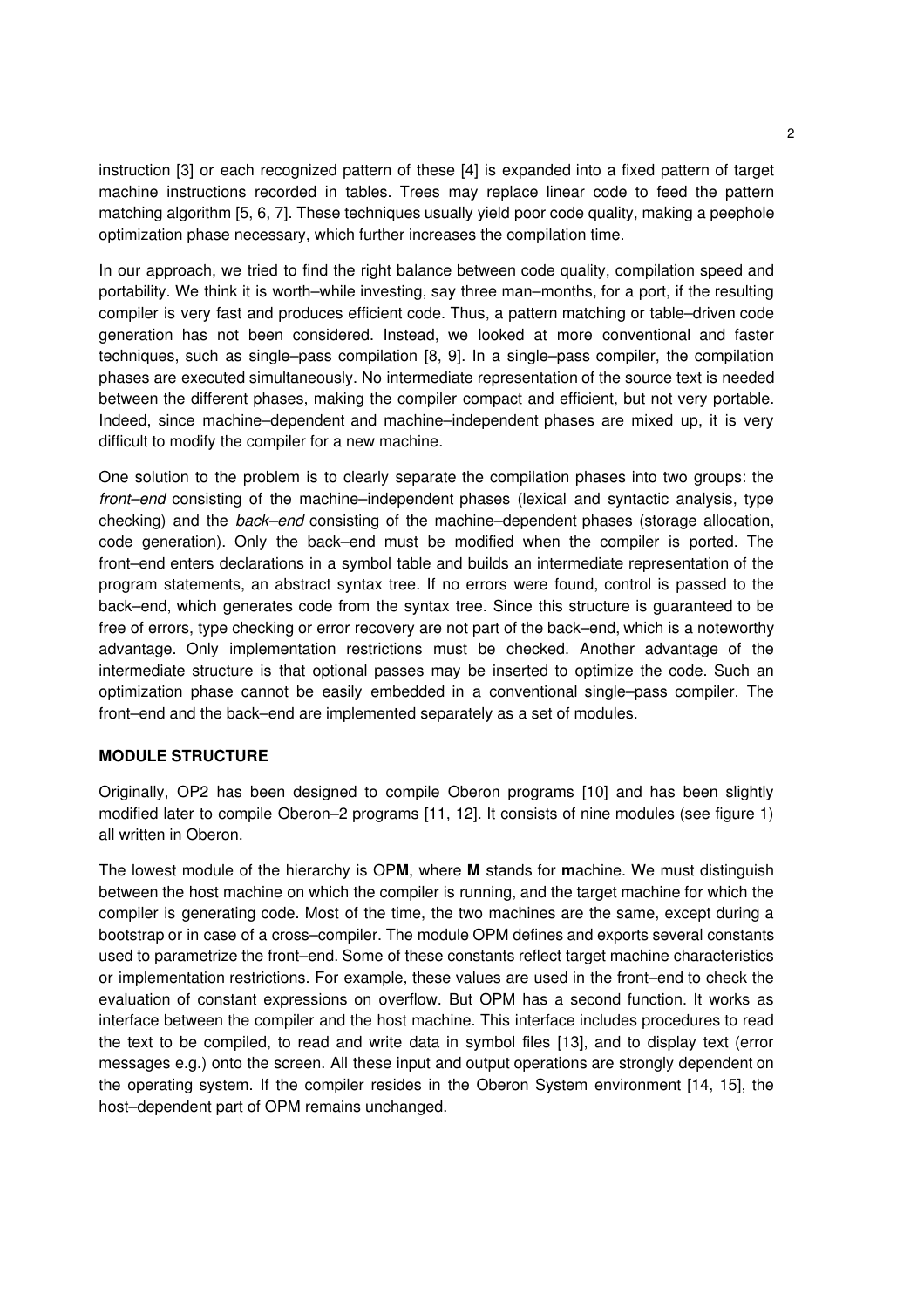The topmost module (OP2) is very short. It is the interface to the user, and therefore host machine–dependent. It first calls the front–end with the source text to be compiled as parameter. If no error is detected, it then calls the back–end with the root of the tree that was returned by the front–end as parameter.



Figure 1. Module import graph (an arrow from A to B means B imports A)

Between the highest and the lowest module, one finds the front–end and the back–end, which consist of four, respectively three modules. There is no interaction during compilation between these two sets of modules. The symbol table and the syntax tree are defined in module OPT and are used by both the front–end and the back–end. This explains the presence of import arrows from OPT to back–end modules visible in the import graph (figure 1). But there is no transfer of control, such as procedure calls.

The front–end is controlled by the module OP**P**, a recursive–descent **p**arser. Its main task is to check syntax and to call procedures to construct the symbol table and the syntax tree. The parser requests lexical symbols from the **s**canner (OP**S**) and calls procedures of OP**T**, the symbol **t**able handler, and of OP**B**, the syntax tree **b**uilder. OPB also checks type compatibility.

The back–end is controlled by OP**V**, the tree tra**v**erser. It first traverses the symbol table to enter machine–dependent data (using OPM constants), such as the size of types, the address of variables or the offset of record fields. It then traverses the syntax tree and calls procedures of OP**C** (**c**ode emitter), which in turn synthesizes machine instructions using procedures of OP**L** (**l**ow–level code generator).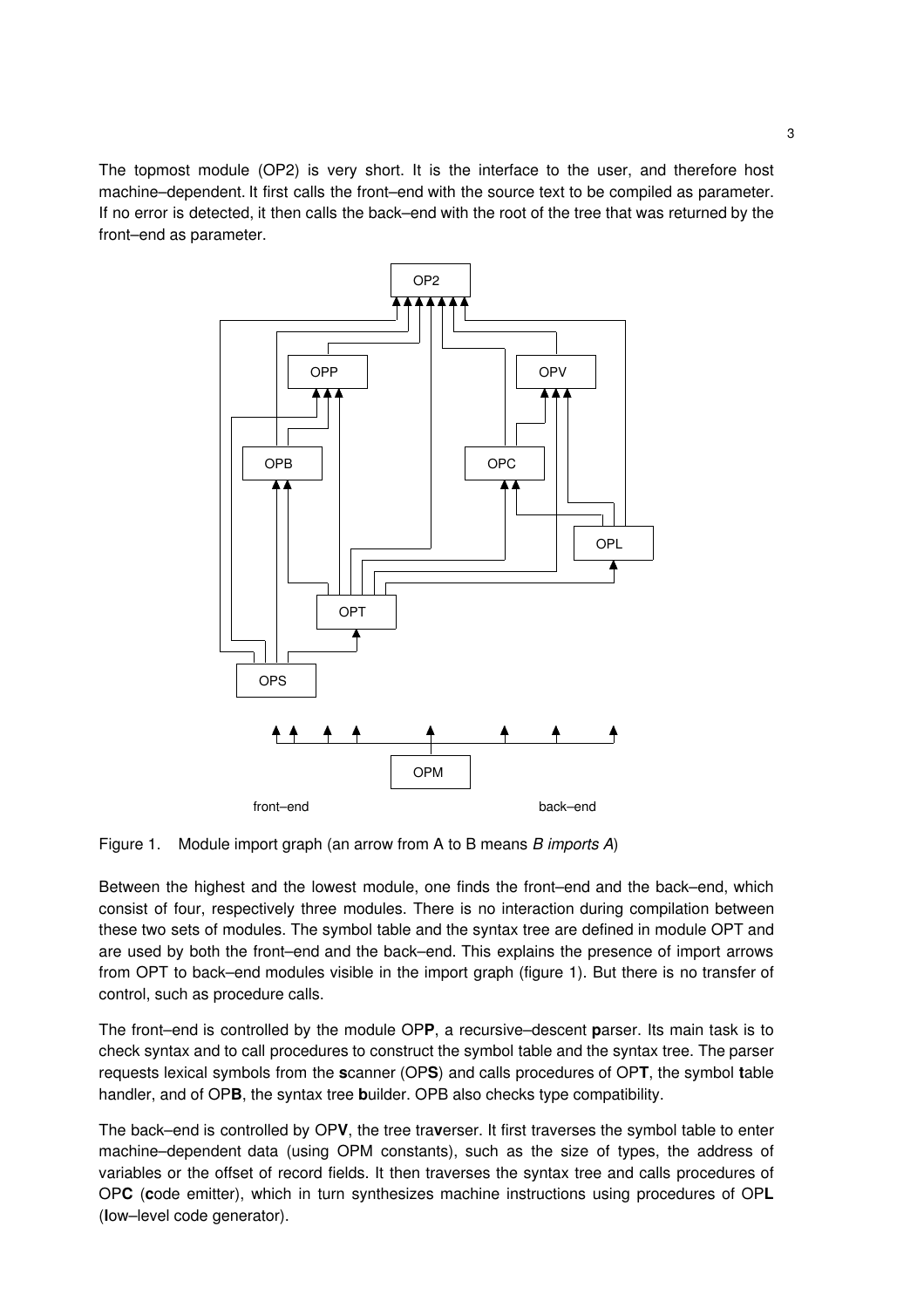This module structure achieves to make the front–end target–independent as well as host–independent, and to make the back–end host–independent.

### **SYMBOL TABLE**

The symbol table contains information about declared constants, variables, types and procedures. It is built by the front–end. The front–end uses it to check the context conditions of the language and the back–end retrieves type information from it. The symbol table is a dynamically allocated data structure with three different element types:

```
TYPE
```
Const = POINTER TO ConstDesc; Object = POINTER TO ObjDesc; Struct = POINTER TO StrDesc;

An *Object* is a record (more exactly a pointer to a record), which represents a declared, named object. The object declaration in the compiler is the following:

```
ObjDesc = RECORD
   left, right, link, scope: Object;
   name: OPS.Name; (* key *)
   leaf: BOOLEAN; (* procedure: leaf; variable: candidate to be allocated in register *)
   mode: SHORTINT; (* constant, type, variable, procedure or module *)
   mnolev: SHORTINT; (* imported from module –mnolev, or local at procedure nesting level mnolev *)
   vis: SHORTINT; (* not exported, exported, read–only exported *)
   typ: Struct;(* object type *)
   conval: Const; (* numeric attributes *)
   adr, linkadr: LONGINT (* storage allocation *)
END ;
```
The name of the object stored in the object itself (field *name*) is used as key to retrieve the object in its scope. Each scope is organized as a sorted binary tree of objects (fields left and right) and is anchored (field *scope*) to the owner procedure, which in turn belongs as object to the enclosing scope. Parameters of the same procedure, fields of the same record and variables of the same scope are additionally linked together (field link) to maintain the declaration order. The flag leaf indicates whether a procedure is a leaf procedure or whether a variable is a candidate to be allocated permanently in a register. The back–end may or may not use this information – Note that this information could not be available in a single–pass compiler without intermediate representation of the program. An object has always a type (field  $typ$ ), which is described by a record named StrDesc:

| $StrDesc = RECORD$                            |                                                                 |
|-----------------------------------------------|-----------------------------------------------------------------|
|                                               | form, comp: SHORTINT; (* basic or composite type, type class *) |
| mno: SHORTINT;                                | $(*)$ imported from module mno *)                               |
| extlev: SHORTINT;                             | $*$ record extension level $*$ )                                |
| ref, sysflag: INTEGER; (* export reference *) |                                                                 |
| n, size: LONGINT;                             | (* number of elements and allocation size *)                    |
|                                               | tdadr, offset: LONGINT; (* address of type descriptor *)        |
| txtpos: LONGINT;                              | $(* text position *)$                                           |
| BaseTyp: Struct;                              | $(*$ base record type or array element type $*$ )               |
| link: Object;                                 | (* record fields or formal parameters of procedure type *)      |
| strobj: Object                                | $($ * named declaration of this type $\ast$ )                   |
| END :                                         |                                                                 |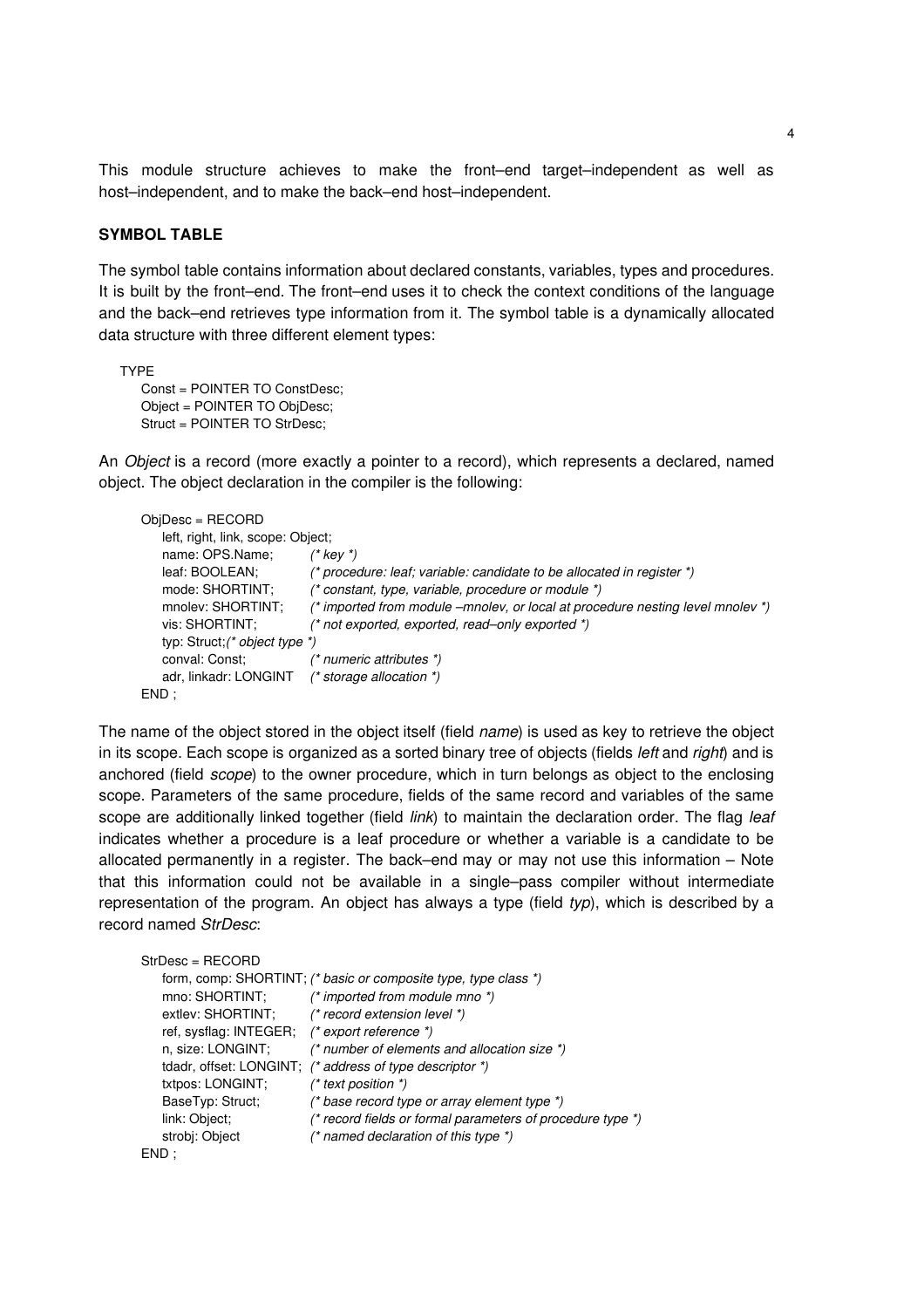There are several classes of types: basic types like character, integer or set, and composite types like array, open array or record (fields form and comp). The third element type of the symbol table is ConstDesc. This record contains numeric attributes of objects, like values of declared or anonymous constants:

```
ConstDesc = RECORD
   ext: ConstExt; (*) extension for string constant *)
   intval: LONGINT;
  intval2: LONGINT;
  setval: SET;
   realval: LONGREAL
END ;
```
An example is shown in figure 2 below:



Figure 2. Declarations and corresponding symbol table

# **SYNTAX TREE**

The front–end builds an abstract syntax tree representing all statements of the program. The Oberon syntax is mapped into a binary tree of elements called NodeDesc:

```
Node = POINTER TO NodeDesc;
```

```
NodeDesc = RECORD
   left, right, link: Node;
   class, subcl: SHORTINT;
   readonly: BOOLEAN;
   typ: Struct;
   obj: Object;
   conval: Const
END ;
```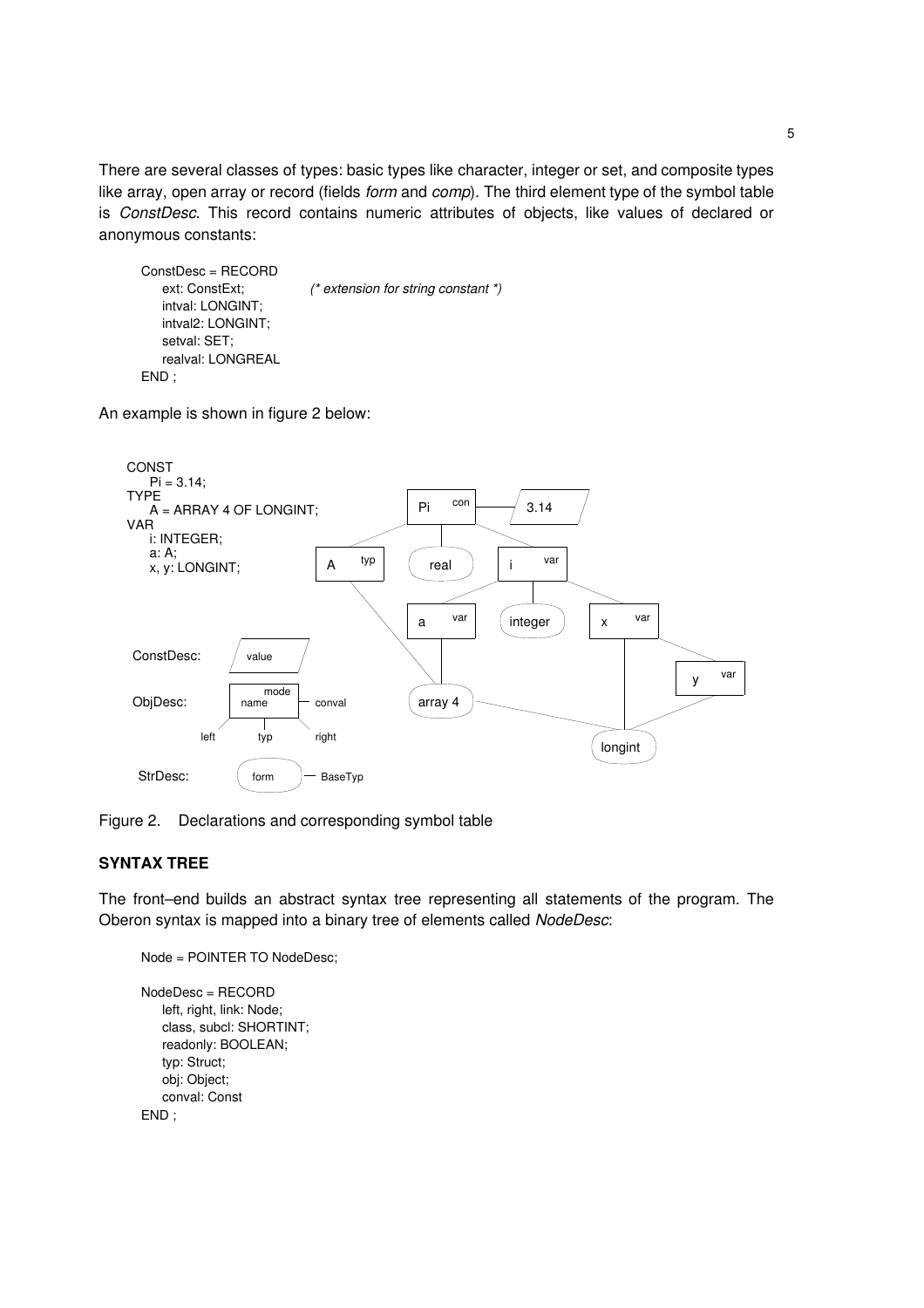A binary tree has been chosen because each Oberon construct can be decomposed into a root element identifying the construct and two subtrees representing its components: an operator has a left and a right operand, an assignment has a left and a right side, a While statement has a condition and a sequence of statements, and so on. Some Oberon constructs are organized sequentially: there are lists of actual parameters in procedure calls and sequences of statements in structured statements. It would be expensive to insert dummy nodes to link these subtrees; an additional link field in the node is much cheaper.

Each node has a class (field class) and possibly a subclass (field *subcl*) identifying the represented Oberon construct. Each node has a type, which is a pointer (field typ) to a StrDesc of the symbol table. Similarly, a leaf node representing a declared object contains a pointer (field obj) to the corresponding ObjDesc of the symbol table. A ConstDesc may be attached (field conval) to a node to describe a numeric attribute, such as the value of an anonymous constant. A ConstDesc denoting the position in the source text is anchored to the root node of each statement. This allows locating compilation errors reported by the back–end.

Figure 3 shows the representation of two statements manipulating variables declared in Figure 2.



Figure 3. Statements and corresponding syntax tree

The rules of numeric type compatibility are flexible in Oberon; for example, it is possible to multiply integers with long integers, as shown in Figure 3. Note the conversion operator inserted in the tree, freeing the back–end from type checking.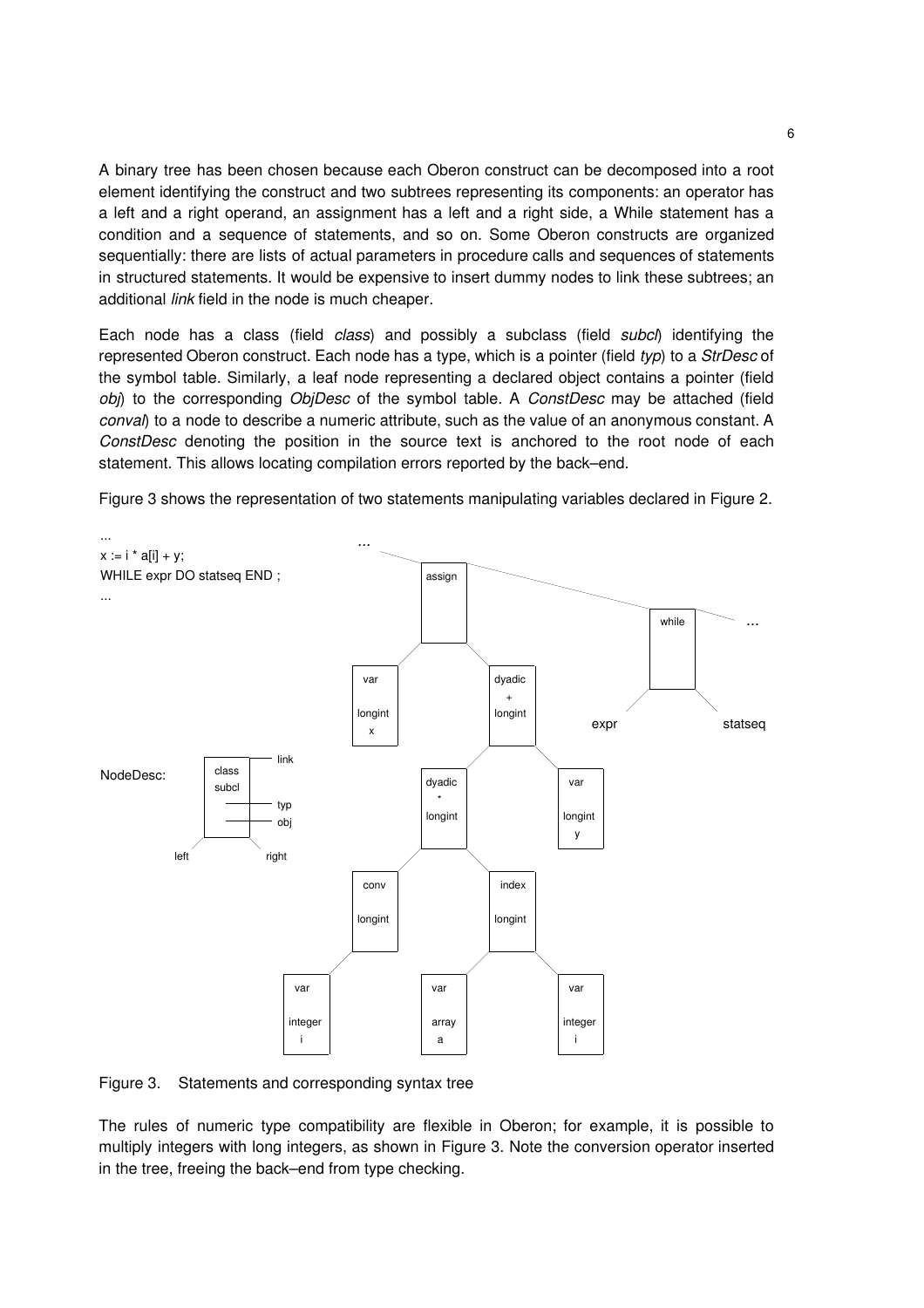While generating code for a node, one typically has to recursively evaluate left and right subtrees, then the node itself, and finally the linked successors if any. A traversal of the tree looks like this:

```
Traverse(node: Node):
  WHILE node # NIL DO
     Traverse(node^.left);
     Traverse(node^.right);
    Do something with node;
    node := node^{\wedge}.linkEND
```
The intermediate representation could be a stream of instructions for a virtual machine; we have preferred an internal abstract syntax tree for different reasons. A virtual machine instruction set should be defined without knowing anything about the future target machines. Perhaps the mapping of this instruction set to a real instruction set would not be easy, the virtual and real machines being very different (RISC vs. CISC e.g.). Generating these pseudo–instructions already needs a code generator, whereas building the syntax tree is a trivial recursive task easily embedded in the recursive–descent parser. Since the tree is a natural mapping of the Oberon syntax, each procedure of the parser returns as parameter the root of the subtree corresponding to the construct just parsed by this procedure. Furthermore, the tree keeps the program structure intact, so that a control–flow analysis necessary for an optimization phase can be done easily. Without a tree, this analysis would be expensive, since basic blocks would have been dissolved in the linear code. The reordering of program pieces is easier to perform in a tree than in an instruction stream; for example, the conditional expression of a While statement may be evaluated at the end of the loop, while first generating code for the right subtree of the While node, and then for its left subtree.

The syntax tree has nevertheless one drawback over an intermediate linear code: it needs quite a large heap space, but, nowadays, this is not a real problem any more.

# **CODE GENERATION**

Although an extensive experience in compiler development is not necessary to write a new back–end, knowledge of the subject is nevertheless an advantage. The front–end, which doesn't need any modifications, has only to be adapted to the new target machine by editing constants exported from module OPM. Then, the storage allocation strategy must be adapted to the data alignment requirements of the new processor. This allocation is done in module OPV, where a procedure traverses the symbol table and distributes addresses to variables, offsets to record fields, sizes to structured types, and so on. The last thing to do, but not least, is to rewrite the code generator.

After storage allocation, code generation takes place. Between the two phases, OPT shortly gets control in order to produce a symbol file. The whole process of code generation can be viewed as the process of computing attribute values for each node of the tree. Attribute values of a node depend on the attribute values of the children nodes and on the node's class and type. Hence, module OPV recursively traverses the syntax tree and calls, in a post–order fashion, procedures of underlying modules computing attribute values for each traversed node, or subtree of nodes. These procedures act similarly to an *attribute evaluator* of an *attribute grammar*. The emission of code is actually a side effect of computing these attributes. Since the side effect (code) is more important than the computed attribute values, and since these values will only be reused later to compute the attribute values of parent nodes, they don't need to be stored in the tree. Instead,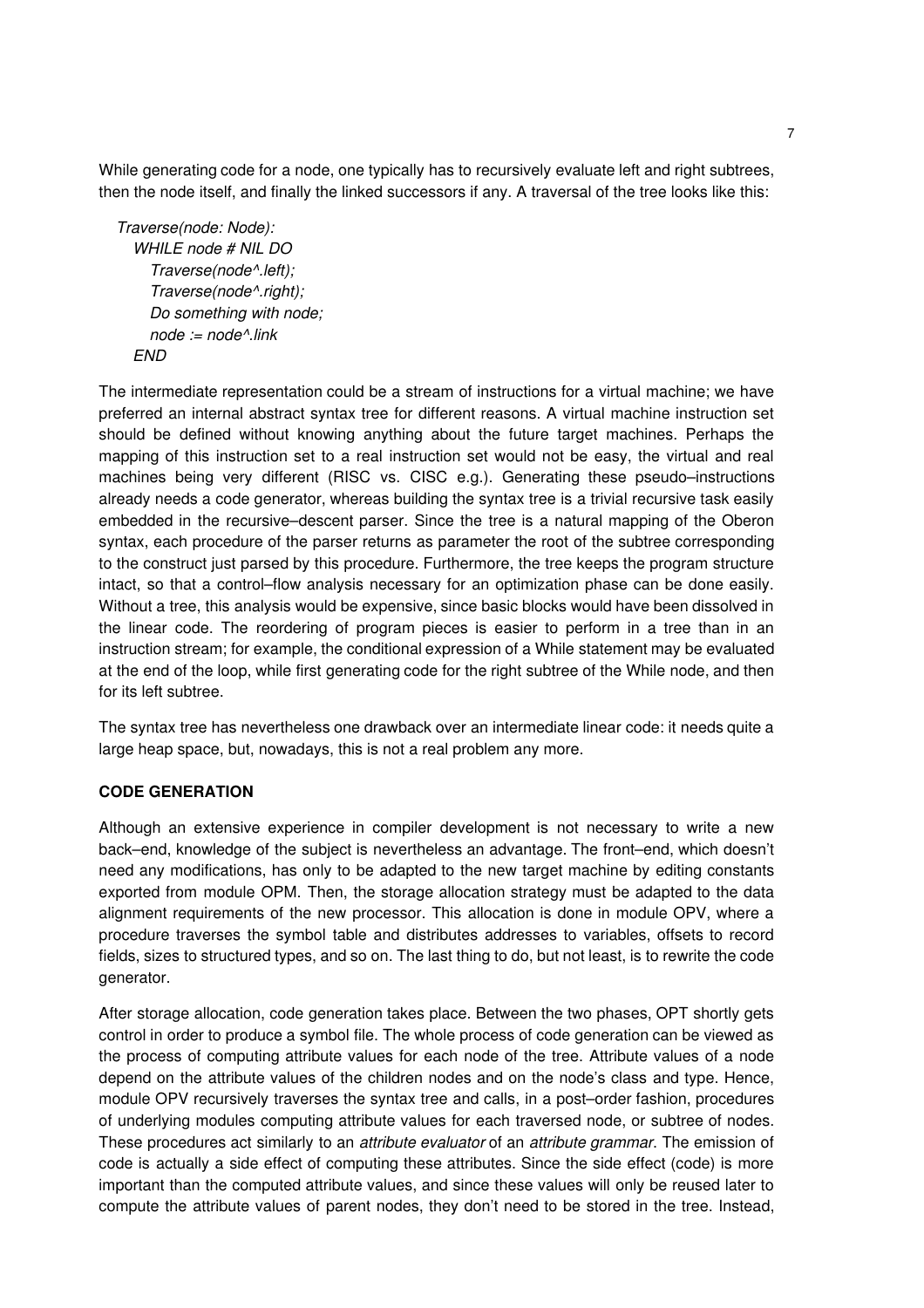they are passed as procedure parameters named *Item* during the recursive traversal of the tree.

An *Item* is a record of attributes representing the operand or the result of an operation. It indicates where the operand is located (memory, register or immediate value e.g.). Items make it possible to delay emission of code, so that processor addressing modes can be optimally used. There are as many *Item* modes as processor addressing modes. Depending on the mode specified by a field of the *Item*, other attributes like type, address, offset, register number, value of constant are stored in *Item* fields as well. The complexity of a processor architecture is reflected in the declaration of the *Item.* Typically, back–ends for CISC processors have *Items* with many fields and many possible modes, whereas the ones for RISC are very simple.

Since almost each procedure of the code generator has to distinguish between the different Item modes, the complexity of the back–end depends on the number of modes. Expression evaluation for RISC processors is therefore very easy to code. A more difficult part of RISC back–ends is the register allocation. The advantage in performance of RISC over CISC may be lost if a too simple allocation strategy is used.

An excerpt of the module OPV is listed below, giving an idea how the back–end works:

```
PROCEDURE^ expr(n: OPT.Node; VAR x: OPL.Item); (* forward declaration *)
PROCEDURE design(n: OPT.Node; VAR x: OPL.Item);
   VAR y: OPL.Item;
BEGIN
   CASE n^.class OF
    ...
   | index: design(n^.left, x); expr(n^.right, y); OPC.Index(x, y) (* x := x[y] *)
   ...
   END ;
   x.typ := n^{\wedge}.typEND design;
PROCEDURE expr(n: OPT.Node; VAR x: OPL.Item);
   VAR y: OPL.Item;
BEGIN
   CASE n^.class OF
    ...
   | dyadic:
       expr(n^{\wedge}.left, x); \dots exp(r^{\wedge}.right, y);CASE n^.subcl OF
       ...
      | plus: OPC.Add(x, y) (^{*}x := x + y^{*})...
      END ;
    ...
   END
   x.typ := n^{\wedge}.typ
END expr;
PROCEDURE stat(n: OPT.Node);
   VAR x: OPL.Item; L0, L1: OPL.Label;
BEGIN
   WHILE n # NIL DO
       CASE n^.class OF
       ...
      | while:
          L0 := OPL.pc; (* remind loop beginning *)exp(r^{\Lambda}.left, x); (* evaluate conditional expression into x *)
```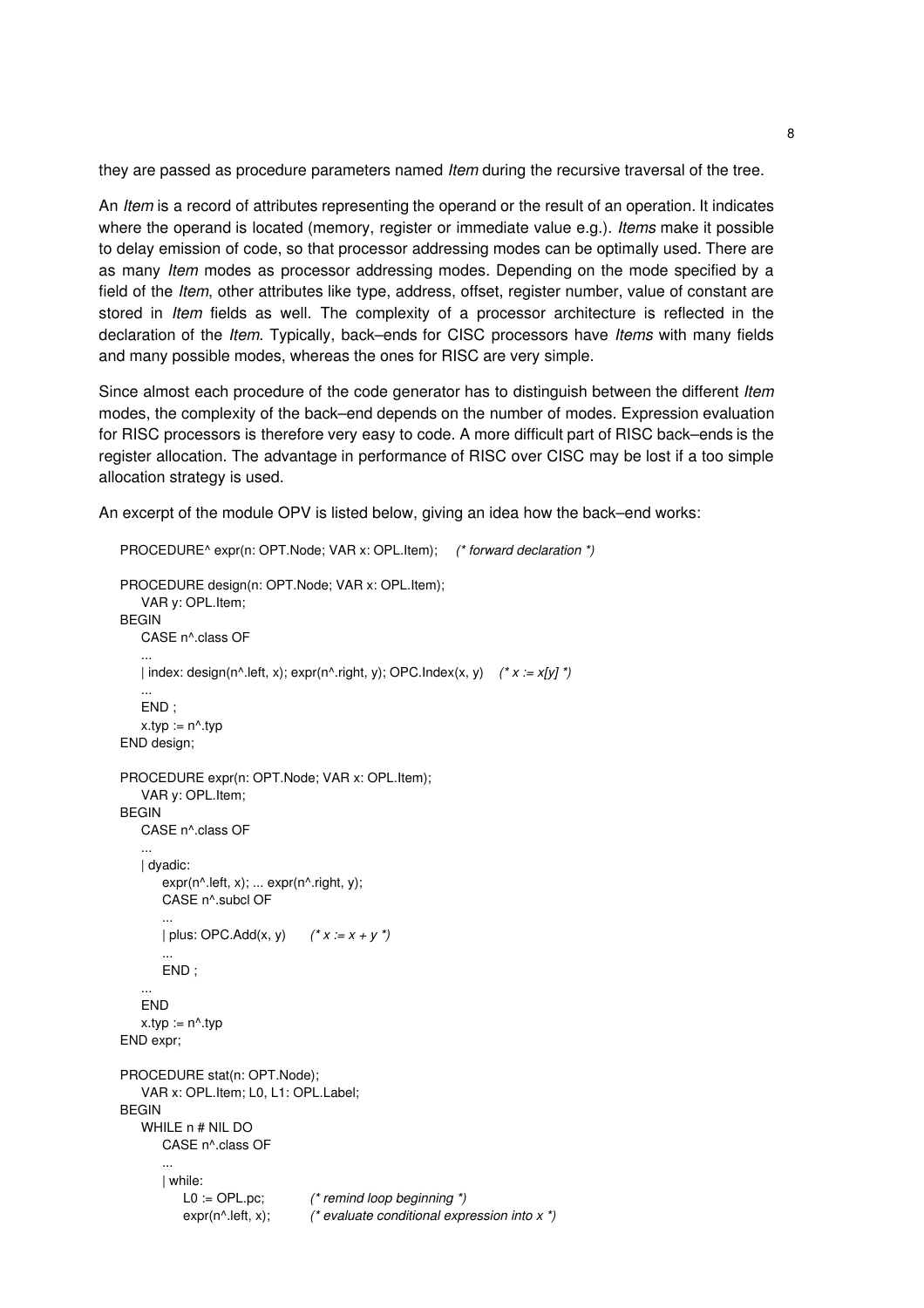```
OPC.CFJ(x, L1); (* if not x then jump to L1 *)
          stat(n^.right); ( * do statement sequence * )OPC.BJ(L0); (* backwards jump to L0 *)
          OPL.FixLink(L1) (* fix–up L1 with current pc *)
       ...
      END ;
      n := n^{\wedge}.link
   END
END stat;
```
# **MEASUREMENTS AND BENCHMARKS**

The front–end of OP2 (modules OPS, OPT, OPB and OPP), which remains the same for all versions of OP2, consists of less than 3500 lines of Oberon source code. The length of the back–end and the size of the machine code depend on the target processor architecture.

The very first back–end for OP2 was written by the author in less than three months for the National Semiconductor NS32532 processor used in the Ceres workstation developed at ETH [16]. The newest version (Oberon–2) of this back–end (OPL, OPC and OPV) for that machine consists of less than 2500 lines of Oberon source code, of which about 500 are portable (module OPV). The total size of the compiler (including modules OPM and OP2) is less than 6500 lines.

About 2000 lines (30% of the compiler) have to be rewritten when the compiler is ported. This number may vary slightly depending on the target architecture. For the MIPS R2000, for example, the back–end is 500 lines longer. The heap space required to store the syntax tree of a module depends only on the size of the module, but not on the target processor architecture; it is about 8 times larger than the source text of the module.

Larger variations are noticed in the size of the machine code: the whole compiler for NS32532 is 62KB, whereas the one for the MIPS R2000 is 152KB. The different architecture is not only reflected in code density, but in performance too: on a Ceres (NS32532, 25 MHz), it takes 32 seconds to recompile OP2; on a DECstation 5000 (MIPS R3000, 25 MHz), only 6.3 seconds. Note that self–compilation time is a good indicator for compiler quality, since speed, compactness and code quality are multiplicative factors contributing to the overall result.

Several other code generators have been implemented at the Institut für Computersysteme. They have been used to port the Oberon System to different computers (Sun SPARCstation, Macintosh, DECstation, IBM PS/2 and S/6000) [17, 18, 19]. In most cases, the new back–ends have been developed on the Ceres workstation in about three or four months by a single person. The object files, cross–compiled on Ceres, have been then transferred to the target machine using a diskette or an RS232 line.

We also have a special back–end producing C code. The idea here is not to shirk the task of writing a code generator, but to use this Oberon–to–C translator as a preprocessor for a C compiler during the bootstrap of the compiler only. Remember that OP2 is written in Oberon; so, if there is no machine with a running Oberon compiler at immediate disposal, the new OP2 cannot be cross–compiled. So we execute the bootstrap on the target machine directly. We first translate the new OP2 to C and then compile it using an existing C compiler. After a self–compilation step of OP2, we can and should forget the C compiler.